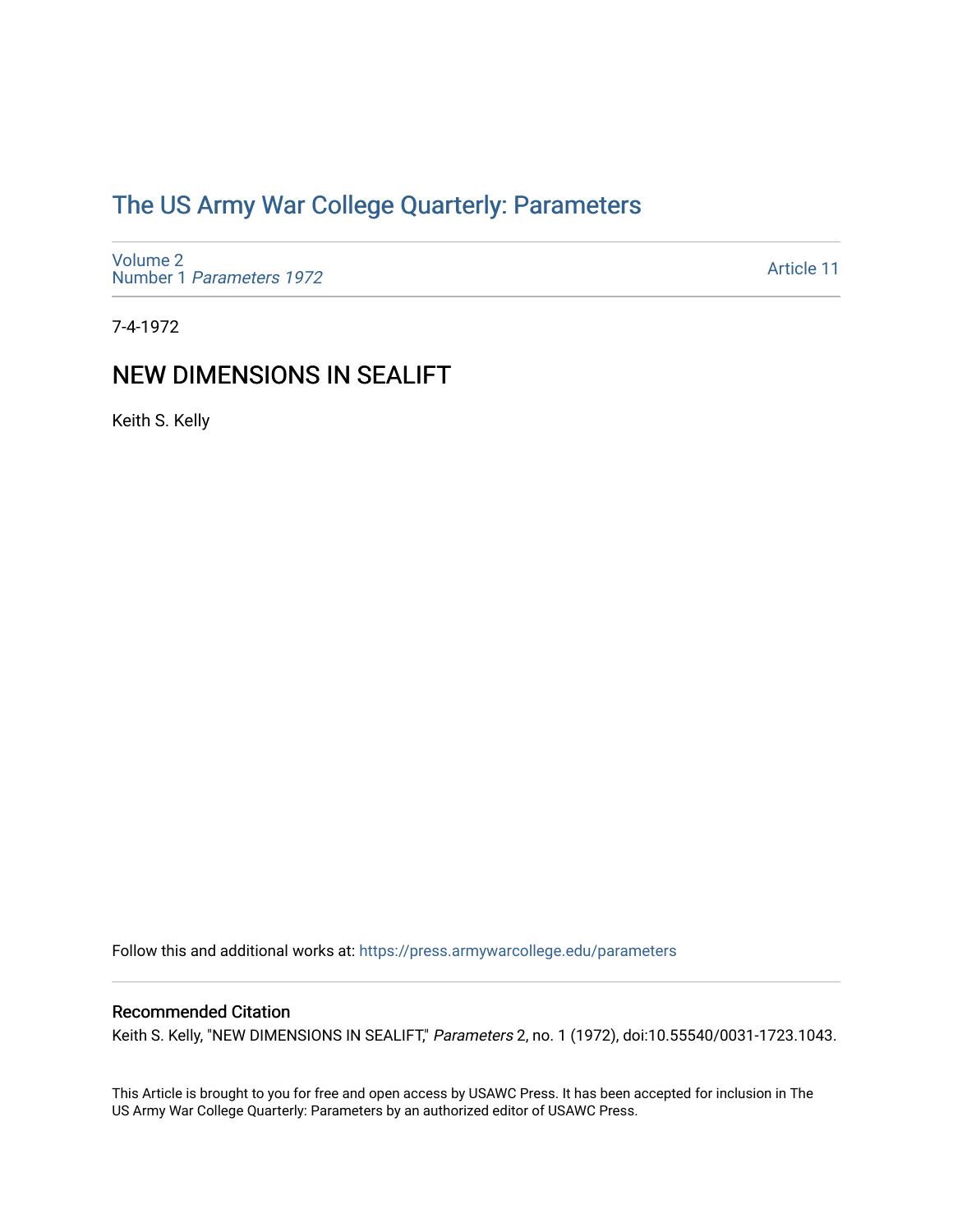#### **LIEUTENANT COLONEL KEITH S. KELLY, USA**

*(Why should a strategic mobility capability be retained as a key ingredient in our national strategy? What part will our sealift capability play in major deployment and support operations in the next decade?)* 

The Nixon Doctrine stresses a low profile for the United States abroad and enjoins foreign governments to provide the manpower for their own defense. This same doctrine, however, emphasizes that the United States will meet its treaty commitments to its allies. At some time in the future, we again may find it necessary to assist a threatened ally with American military forces. It seems appropriate, therefore, that a strategic mobility capability be retained as a key ingredient in our national strategy.

Strategic mobility involves a combination of two elements. On the one hand there are the forces in being which must be maintained in a high state of readiness in the event they must be introduced in an oversea area. On the other hand there is the need for timely and efficient transportation, both in the initial movement of forces to an area of crisis, and later when providing the support necessary for sustained combat operations.

Lieutenant Colonel Kelly, Transportation Corps, received a BS (Business) from the University of Kansas and a MBA (Public Finance) from the University of Pennsylvania. He has held command and staff

positions in a variety of infantry and transportation corps units and served a tour in OPO, DA. He is a graduate of the Command and Staff Course, Naval War College and the USAWC, Class of 1971. He has also served on the faculty at the USACGSC. Lieutenant Colonel Kelly is currently assigned to the US Army Transportation School

Ë



In the decade ahead, one can anticipate the full exploitation of air transportation to meet both initial deployment and follow-on support requirements. The Military Airlift Command with its C141 and C5 aircraft, augmented in time of emergency by a growing commercial aircraft fleet, provides a significant mobility capability. Nevertheless, sealift will continue to play a significant, and even predominant, role in major deployment and support operations. Cost factors, configuration of cargo, and aircraft capability and availability all indicate that this will be so. The extensive role and vital need for sealift is illustrated by our experience in Vietnam. At no time during the peak United States involvement in Southeast Asia did airlift account for more than four percent of the total cargo moved to the war zone.<sup>1</sup>

At present, there are three primary sources of sealift available to meet strategic mobility requirements. Two of these sources, the vessels of the Military Sealift Command and the National Defense Reserve Fleet, appear to be destined for a lesser role in any future conflict. Congressional disapproval of new and efficient Multi-Purpose ships for the Military Sealift Command reduces the chances for a substantially modernized or enlarged sealift fleet dedicated to military needs. The present National Defense Reserve Fleet, consisting of ships built during World War II, will be scrapped before the end of this decade. Thus, the remaining source, United States commercial shipping, will be the principal source of sealift for meeting strategic mobility requirements in support of military operations in the years ahead.

The current deplorable state of the United States merchant marine is well known. American ships are generally old and only marginally competitive in world commerce. Fortunately, the outlook for the maritime industry is not completely hopeless. In October 1970, the Congress approved a major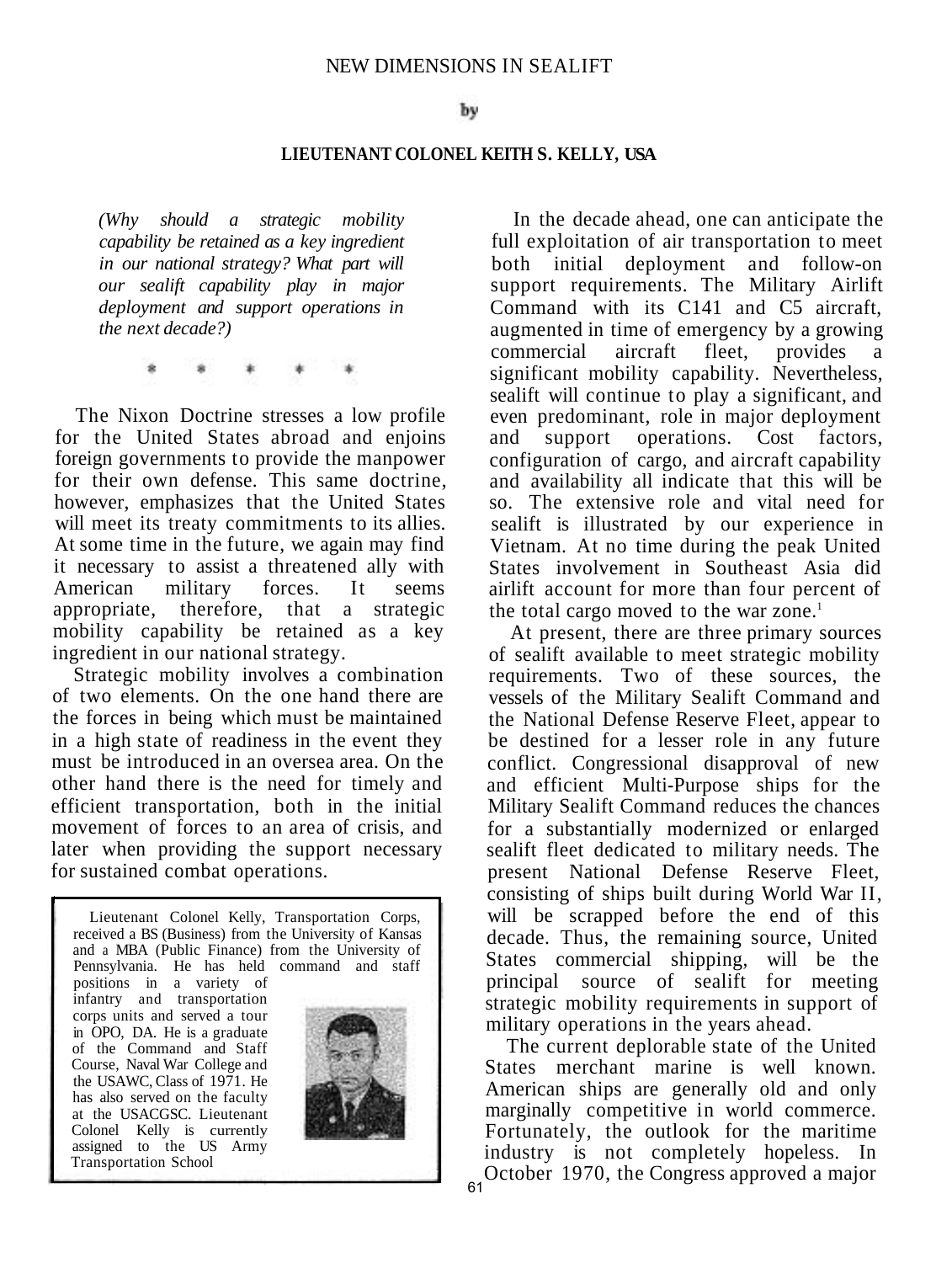new program aimed at revitalizing the United States merchant marine. This program is designed to provide up to 300 modern new merchant ships over the next 10 years. From the viewpoint of the military planner, it is significant to note that most American ship owners interested in obtaining dry cargo vessels under the new maritime program are planning to build specialized ships capable of carrying cargo in barges or containers. In fact, all of the commercial dry cargo ships now under construction in domestic shipyards are either barge or container carriers.<sup>2</sup> These ships are designed to make a profit in international maritime trade and not to move military cargo per se. The introduction of these specialized ships into the commercial fleet raises two fundamental and related questions for the military planner. First, are they suitable in terms of design and operation for strategic mobility requirements? Second, given the fact that these modern specialized ships will be available, is the Army capable of employing them effectively in a strategic mobility role?

## **DEPLOYMENT AND SUPPORT REQUIREMENTS**

The US Army is a mobile army. In a typical unit, the number, weight, and size of the vehicles and aircraft to be deployed are among the critical factors and challenges in strategic mobility planning. In the initial deployment phase of a contingency deployment phase of a contingency operation, in which a significant portion of the cargo to be moved will normally consist of vehicles and aircraft, the requirement is for a ship with large unobstructed deck spaces, preferably with internal ramps or elevators, heavy lift gear or a drive-on, drive-off capability. The development of Roll-On/Roll-Off ships and the use of small aircraft carriers to ferry Army aircraft overseas reflect the requirement for these vessel capabilities.

Provisions for the follow-on logistical support required to sustain combat operations also pose challenges for the strategic mobility planner. Today, new concepts are being studied and applied in the logistical support of Army forces overseas. Much of what is new

and innovative in logistical operations is based on the rapid and direct movement of supplies and equipment from CONUS depots to units overseas. Here the goal of the logistician is to provide more responsive support and to reduce both the amount of stock and number of supply echelons in oversea areas. These direct delivery concepts are tied to the<br>movement of materiel in containers containers Typically, the containers used are the size of the trailers commonly seen on the nation's highways; however, the chassis can be detached from the container to permit<br>compact loading aboard ship. compact loading aboard ship. Forward-thinking logistical planners envision the container as the unifying bond throughout the entire supply distribution system. Thus, the use and handling of containers must be integrated into logistical planning for the support of combat forces during future contingency operations.

# **BARGE AND CONTAINER SHIPS**

What are the characteristics and capabilities of the modern specialized ships and their usefulness in meeting military requirements?

#### **LIGHTER ABOARD SHIP VESSELS**

The lighter aboard ship vessels (LASH) are essentially powered hulls designed to carry floating barges which can be loaded or unloaded without the use of fixed port facilities. The barges are loaded and discharged over the stern of the vessel by means of an installed gantry crane. The crane is designed to handle the barges on a 15-minute cycle. Each barge is of standard design and dimensions, with a capacity of up to 415 tons of cargo-large enough to accommodate nearly all the tracked and wheeled vehicles in the Army inventory. The barges can also accommodate the UH-1 series helicopter with minimum disassembly; however, movement of larger helicopters would require considerable prior disassembly due to the height of the barges. The LASH system is patented and owned by LASH<br>Systems, Inc.<sup>3</sup> The barges are not Systems, Inc.<sup>3</sup> The barges are not self-propelled; a tugboat is required to move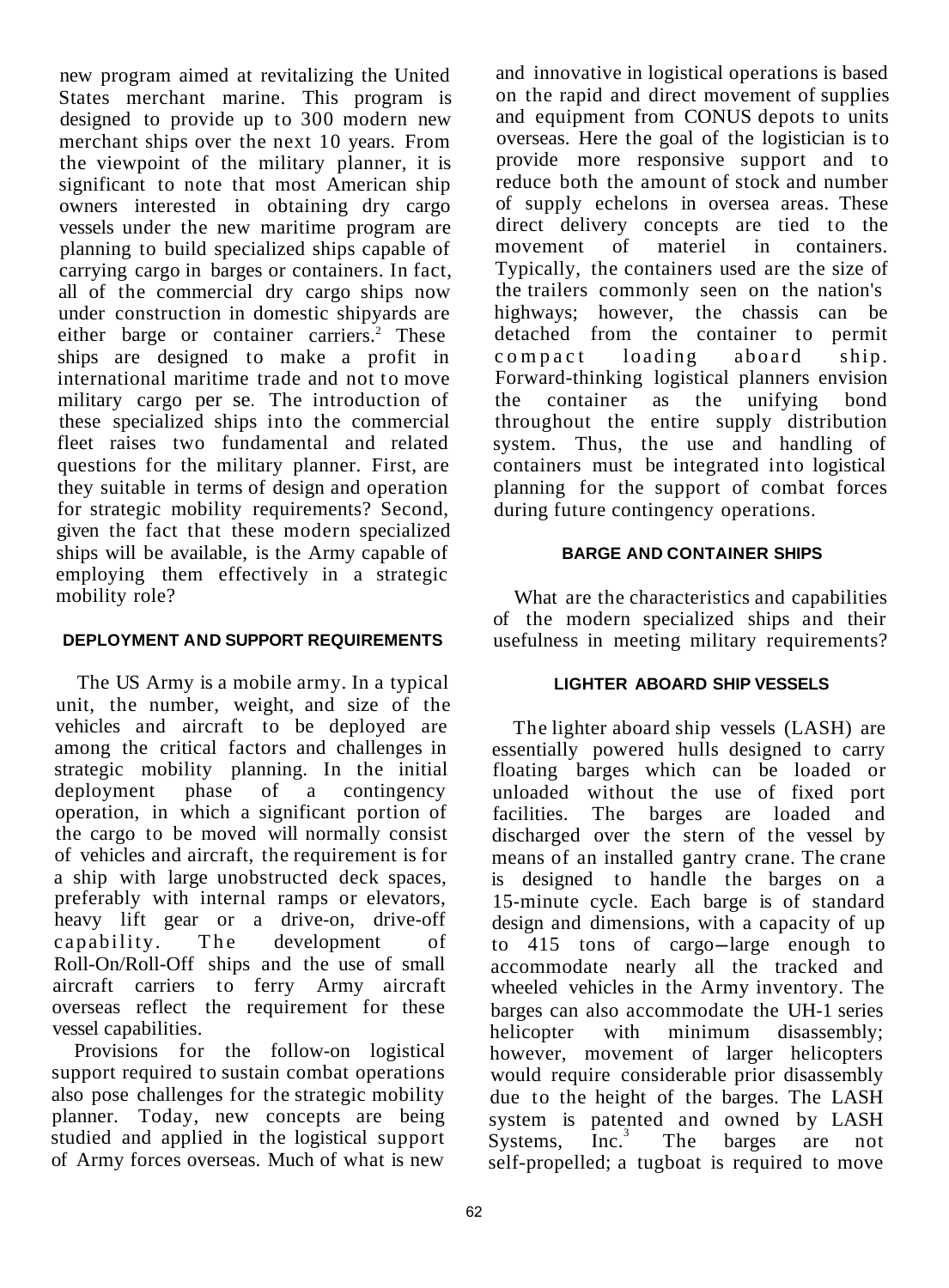

*The Sea Barge (SEABEE) is well suited for moving both vehicles and aircraft*.

*U S* **ARMY** 

them between the ship and wharves or piers where they can be loaded or discharged. The big advantage of the LASH ships is that they need not remain in port while the barges are being filled or emptied. A ship can discharge and reload an entire complement of barges in a matter of hours and be on its way again. This is in sharp contrast to the several days normally required to load or discharge a conventional cargo ship.

With the LASH system, the barges are stacked one upon the other up to six high. The ship itself has only one deck level. This single deck is a definite limitation when considering other uses for the ship. For example, the LASH vessel would not be an efficient or economical carrier in a economical carrier in conventional Roll-On/Roll-Off mode. LASH ships are also being designed to carry a combination load of barges and conventional trailer-sized containers. A second and smaller gantry crane is provided on the ship to handle the container portion of the load. Loading and discharging these containers, of course, requires that the ship come alongside a pier or that it operate with lighterage capable of moving the containers to or from the ship and the shore.

#### **THE SEA BARGE**

The Sea Barge (SEABEE) is another version of the barge ship. Such vessels are being built by General Dynamics Corporation for the Lykes Brothers Steamship Company. The barges used with the SEABEE ships are larger than those used aboard the LASH vessels; they have a rated capacity of 930 tons.<sup>4</sup> This increased size provides a potential for better use of available space when carrying loads of vehicles and aircraft. As is the case with the LASH barges, SEABEE barge height limitations restrict effective use in moving helicopters larger than the UH-1 series.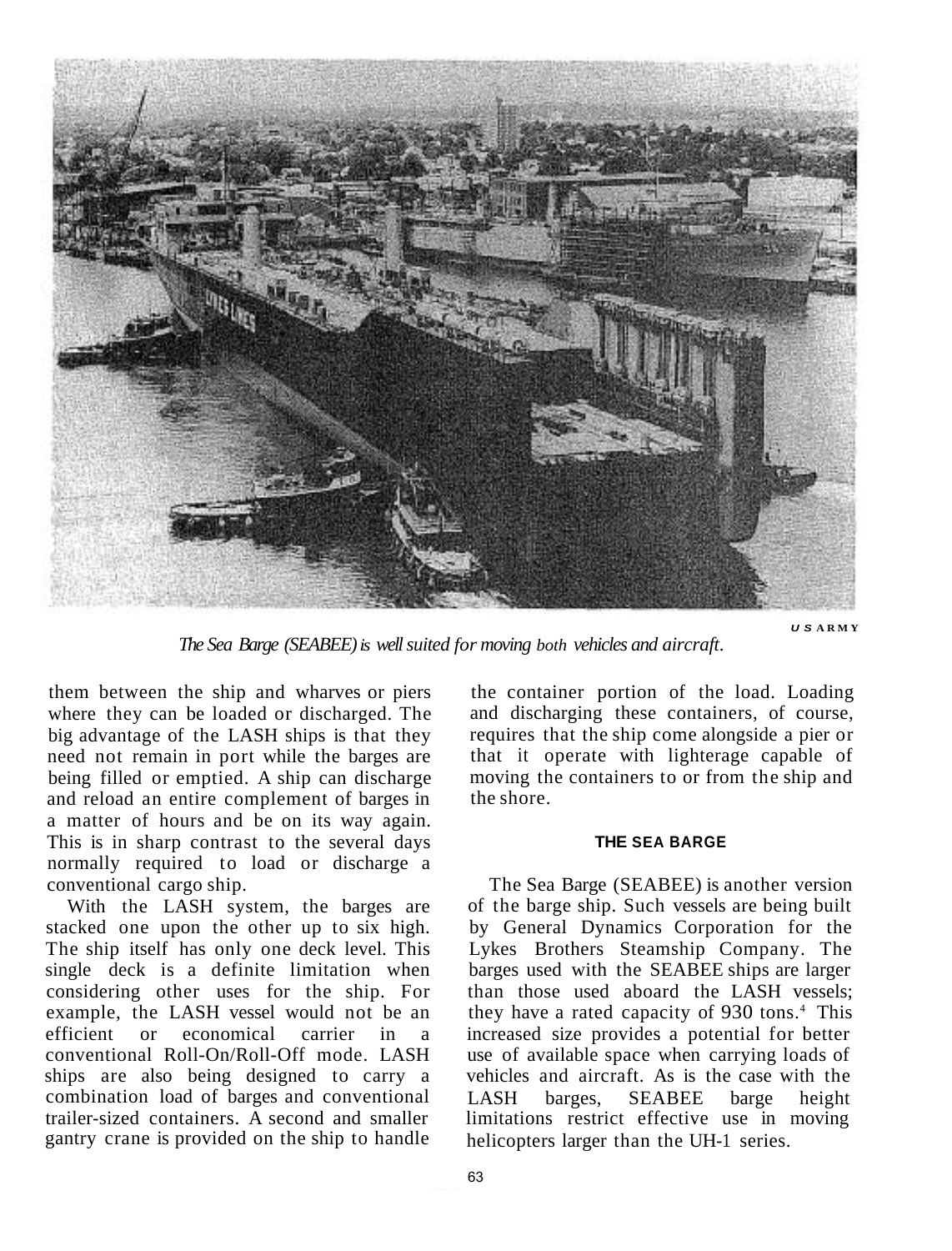The most significant difference between the SEABEE and LASH ships is that the SEABEE has three deck levels. Also, the barges carried on SEABEE ships are loaded and unloaded by an elevator at the stern of the vessel rather than by a gantry crane. The SEABEE ships do not have a special crane designed to handle trailer-sized containers similar to the one on the LASH ships. On SEABEE vessels, containers are carried either inside the barges or in trays on the open deck. This requires use of special materials handling and stacking equipment.<sup>5</sup> The SEABEE ships offer great potential for use in a regular Roll-On/Roll-Off mode; i.e., using the vessel to carry vehicles and aircraft on its decks rather than inside barges. The total space available on the ship's three decks compares very favorably with the Roll-On/Roll-Off capacity of the highly regarded ADMIRAL CALLAGHAN now in service between the East Coast and Europe.

# **CONTAINERSHIPS**

Ships designed to carry trailer-sized containers have been in service for nearly 15 years, and their impact on international shipping and the maritime industry has been growing steadily. The first containerships were self-sustaining; the special cranes required to move the containers between ship and pier were an integral part of the vessels. As the use of containers and special containerships has expanded, nonself-sustaining containerships have come to dominate the industry. Both the major containership companies and the major world ports involved in containership trade are building, or have already built, elaborate shore complexes with pier-side cranes and marshalling areas to support the nonself-sustaining vessels. The military planner must be concerned with the use of these ships since they do require highly specialized support facilities.

Planners must also face the fact that the containership operators have not standardized the dimensions of their containers. Generally, the containers in common use today are about 8 feet wide and 8 feet high, but they

vary in length from 20 to 40 feet. Two of the largest domestic containership operating companies use containers which are 24 and 35 feet in length-sizes offering the least potential for standardization. This variation in container lengths limits the possible<br>interchange of support equipment and interchange of support equipment facilities.

## **THE ROLE OF SPECIALIZED SHIPS IN MILITARY OPERATIONS**

In meeting sealift requirements for initial deployments, one can largely rule out a role for a ship capable of carrying only trailer-sized containers, since they cannot accommodate any but the smallest vehicles. Equally important, the containership is not well suited for moving unit impedimenta or accompanying supplies. In moving this type of cargo, maintaining a high degree of integrity with the unit's vehicles and/or aircraft is essential. If containers of unit equipment and accompanying supplies were consolidated to obtain a reasonably full shipload, the cargo most likely would not be at the right place at the right time.

The LASH type vessel offers considerably more potential for unit deployments. The LASH barges can accommodate a variety of wheeled and tracked vehicles, and the container capability of these vessels provides an option for conveniently moving other impedimenta and supplies along with the unit's major items of equipment. The ship's barge handling capability also offers an excellent potential for efficient multi-port loading and discharge. Finally, the LASH ship has the integral small gantry crane for handling trailer-sized containers of follow-on supplies and is not dependent on special port equipment for unstowing the containers on board.

The LASH vessels, however, do appear to have significant limitations in supporting the initial deployment of typical combat units. The LASH ship, with its single deck, is not an efficient vehicle carrier in a Roll-On/Roll-Off mode. The loading of vehicles inside the barges will result in considerable lost space (broken stowage) despite the planner's best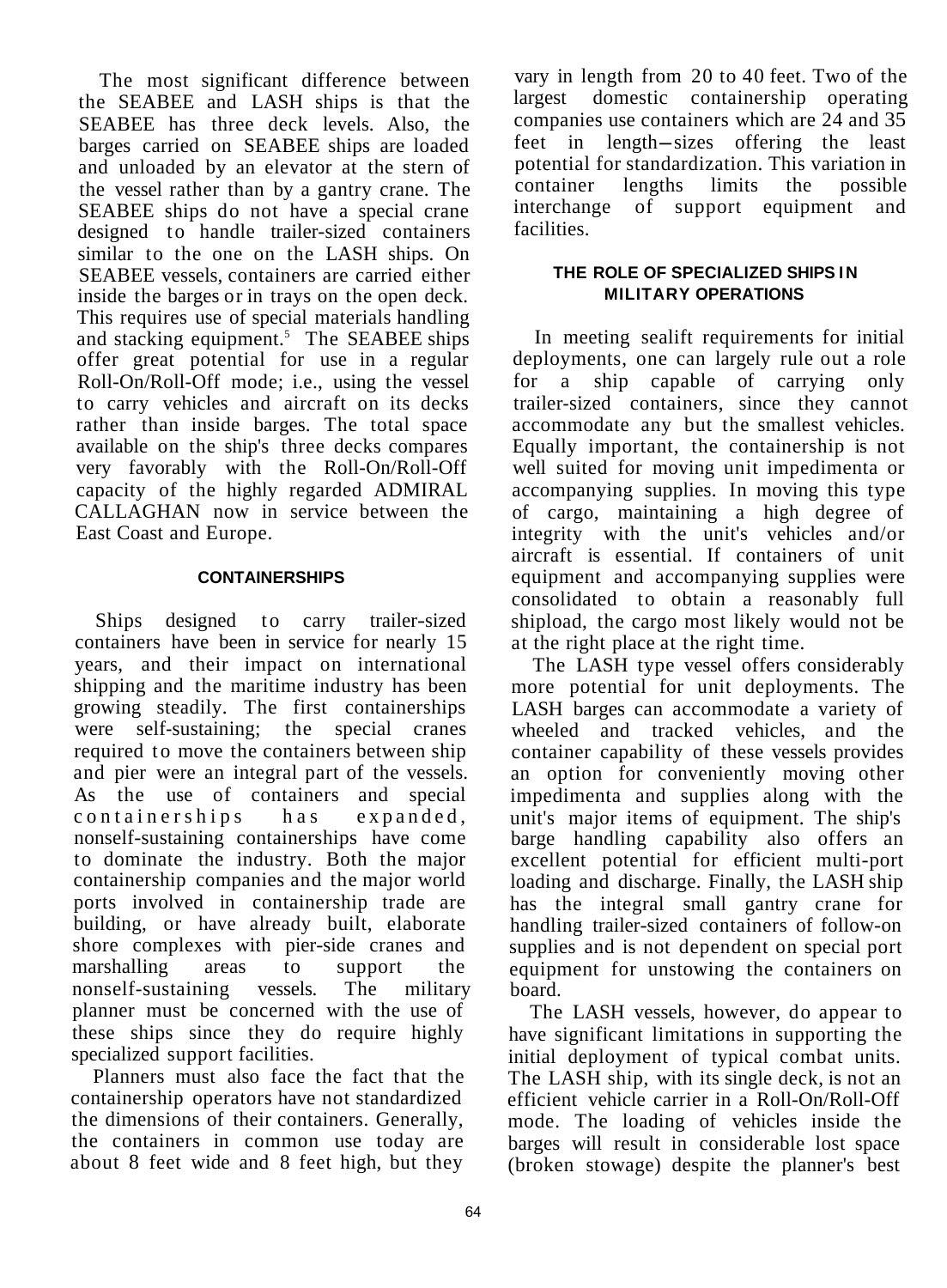efforts to tailor loads to the space available. Equally important is the very real problem of removing heavy vehicles from the barges at primitive ports or stretches of open beach. The 20-ton cranes organic to the present Army Terminal Service Company are not adequate to lift tanks, self-propelled artillery pieces, or engineer construction equipment. A floating crane, of course, could do the job-if one were available. In a rapid deployment situation, a floating crane towed from the United States by a slow tug might not arrive in the objective area in time to meet contingency plans and deployment schedules. **A** possible solution to the problem would be to mount a suitable heavy lift gantry crane on a modified LASH barge. This modified barge could then be moved to the discharge site on the first trip of a LASH type ship and perform heavy lift functions throughout the deployment operation.

The SEABEE vessel is better suited to support the initial deployment of military units. As already mentioned, the SEABEE ship is well suited for use in a<br>Roll-On/Roll-Off mode. As a Roll-On/Roll-Off mode. As a Roll-On/Roll-Off vessel, the SEABEE would prove satisfactory even in a primitive port or beach environment, if it could "marry-up" its stern ramp with a firm surface leading to the shore. This same type of intermediate transfer operation would be required under similar conditions with any Roll-On/Roll-Off ocean going vessel. A ship-to-shore transfer of<br>vehicles could be accomplished by vehicles could be accomplished by constructing a causeway using barges and equipment carried aboard the SEABEE. In other situations, the use of beach lighters, such as the Army's JOHN U D PAGE, would be desirable for the ship-to-shore transfer of vehicles. However, the planner is faced with the problem of having vessels like the JOHN U D PAGE positioned in the objective area in time to function effectively during the initial deployment phase of a contingency operation. In concluding an analysis of SEABEE vessel capabilities, two points should be made-one is a useful capability and the other is a limitation. On the plus side, the top deck of the SEABEE is suitable for carrying helicopters without any disassembly. Also,

the stern elevator is designed to permit helicopter rotowash to pass through; this makes it possible for helicopters to operate from the ship.<sup>6</sup> On the negative side, the SEABEE vessel does not have an installed gantry crane; therefore, outside assistance would be required for over-the-side transfer of conventional trailer-sized containers.

A few general comments are in order on the use of barge ships, either the LASH or SEABEE, in support of military operations. One limitation on the use of barges in the early stages of a rapid deployment situation is that some means of power is required to move them from the ship to the point where they are to be unloaded. A small tugboat, if available, would be adequate. Also, as one analyst has suggested, barges intended for use in areas lacking suitable port facilities could be equipped with outboard motors to move them short distances.<sup>7</sup> Another factor to be considered is the effect of weather on scheduled unloading operations in unsheltered areas. The contingency planner must be prepared to cope with those operational limitations imposed by severe sea conditions. In adverse weather, it is possible that barge discharge activity could be slowed or even halted completely.

## **FOLLOW-ON SUPPORT OPERATIONS**

The remaining factor to be considered in analyzing the role of specialized vessels in meeting strategic mobility requirements is their capability for providing follow-on logistical support to the deployed forces.

The barge ships have been highly touted as a panacea for military cargo movements. Do they, in fact, offer an answer to tomorrow's requirements and concepts for resupplying forces overseas? Both the SEABEE and LASH vessels compare favorably in terms of speed with the conventional break-bulk cargo ships in use today. Also, they compare most favorably in the amount of cargo carried per ship. In terms of loading and unloading time, the barge ships can be turned around in a matter of hours; however, the extraction of cargo from individual barges would probably be at a slower rate than the discharge of cargo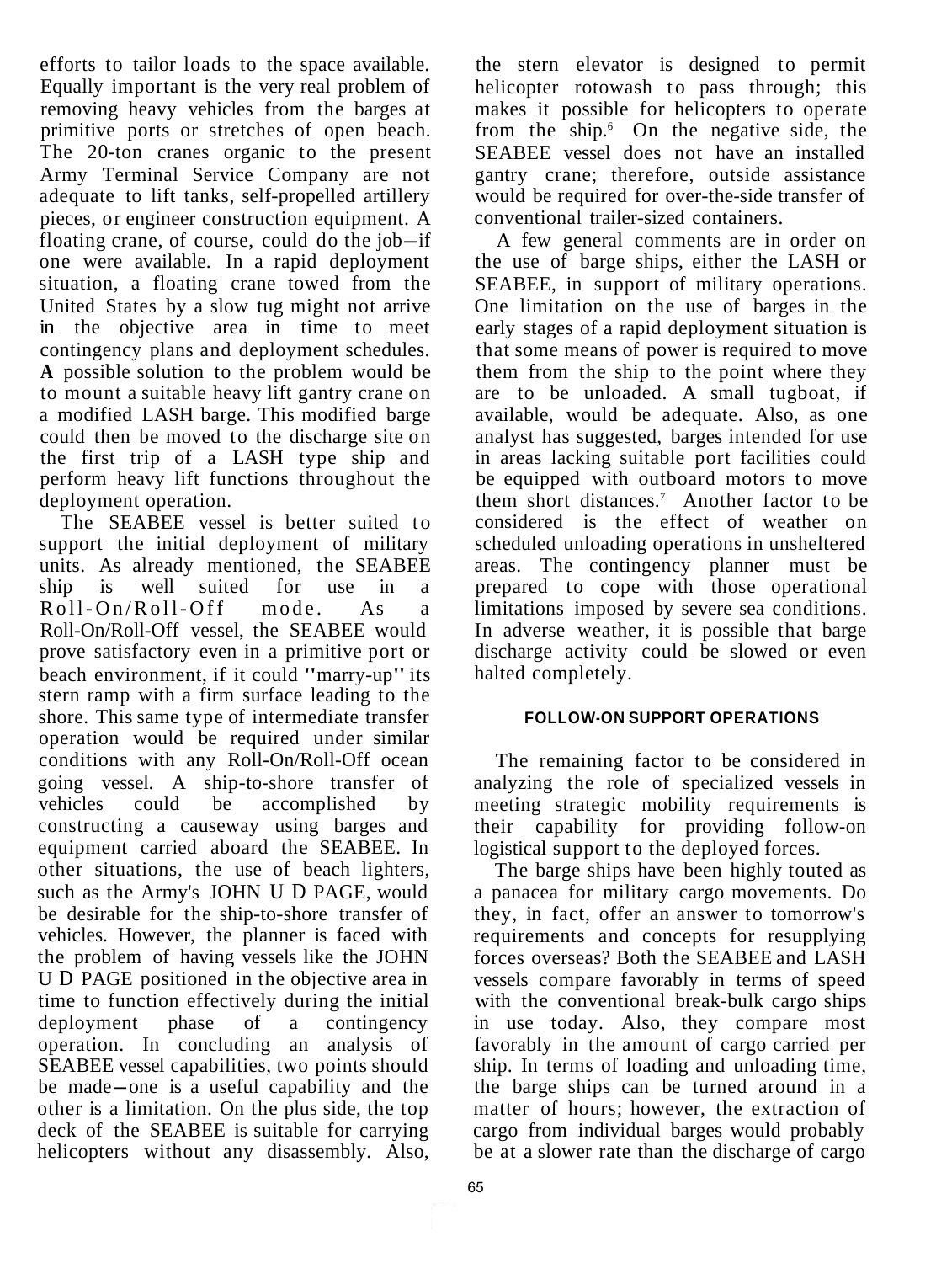from a hatch on a conventional ship. The use of barges and barge ships does have an additional dimension in terms of potential use in a support role during contingency operations. The barges could be used for the accumulation and storage of prepositioned stocks. Government owned or leased barges capable of being moved by either LASH or SEABEE vessels could be pre-stocked and held in readiness for pick-up by a mother ship for emergency movement to any destination worldwide. A somewhat related potential use for the barges would be to employ them as semi-permanent floating storage points in the rear of a combat zone. Employing them in this role would reduce both the immediate and long-range need for shore-based facilities and would free critical construction resources for other requirements.

The use of barges is only minimally compatible with direct delivery concepts. A barge provides a consolidated entity for the documentation and control of a block of cargo; barges also lend themselves to multi-port discharge and enroute diversion without extensive cargo rehandling. Nevertheless, the barge is not the answer to the concept of direct delivery of supplies from CONUS to units deployed overseas. The barge fails this test because, in nearly every case, the cargo must be loaded and unloaded at a port and moved onward to its destination by other modes of transportation. This deficiency could be overcome by loading trailer-sized containers in the barges so that direct inland delivery of containerized lots of cargo could be accomplished by rail, highway, or air transportation. The efficient use of containers in this manner, however, would require adequate heavy lift shore-side or floating cranes suitably prepositioned in the objective area.

Containerships appear to offer the best means of providing responsive follow-up support to deployed forces. As was pointed out earlier, containers are already the focal point of new supply distribution and transportation concepts and systems. Like the LASH and SEABEE vessels, the new containerships are much faster than typical conventional cargo vessels. The cargo carrying

capability of new containerships is even more impressive. Considering an average capacity of 10 tons per 20 foot container, a new vessel now under construction can lift as much as  $22,940$  tons of cargo. $8$  Modern containerships have one limitation that overshadows all the advantages which can be listed-they require external support to operate in primitive ports or to deliver cargo across a beach. From a military viewpoint, there is a need for an interface between the fast containership and the forces operating in a land environment away from modern fixed port facilities. There are two parts to this necessary interface: first, the containers must be discharged from the ship and placed ashore; and second, a means must be provided for moving them inland to the final destination.

The fist part of the problem is the more complex and difficult to solve. One means of discharging nonself-sustaining containerships, of course, is to build and install the necessary piers and cranes in the objective area. This was done at Cam Ranh Bay in 1966 to support operations in Vietnam. While this might be considered the ultimate solution, it is not acceptable in a rapid deployment situation where a means of discharging containerships might well be required in a matter of days. A second alternative would be to plan on using a containership interchange point at a modern, highly developed port outside but near the area of conflict. Nonself-sustaining containerships could be routed to this port, and the containers could be transhipped to final destination in either the older and smaller self-sustaining containerships or in other types of ocean-going vessels. This offers some potential in localized contingency situations; however, over-reliance on this alternative in the future would be inadvisable. Arrangements to permit support of United States military operations elsewhere would have to be made with countries having the necessary container handling facilities. In many cases, these arrangements would be politically difficult; at the least, they might be time-consuming. Also, the distance between CONUS ports, the interchange port and the area being supported might well degrade timely follow-on support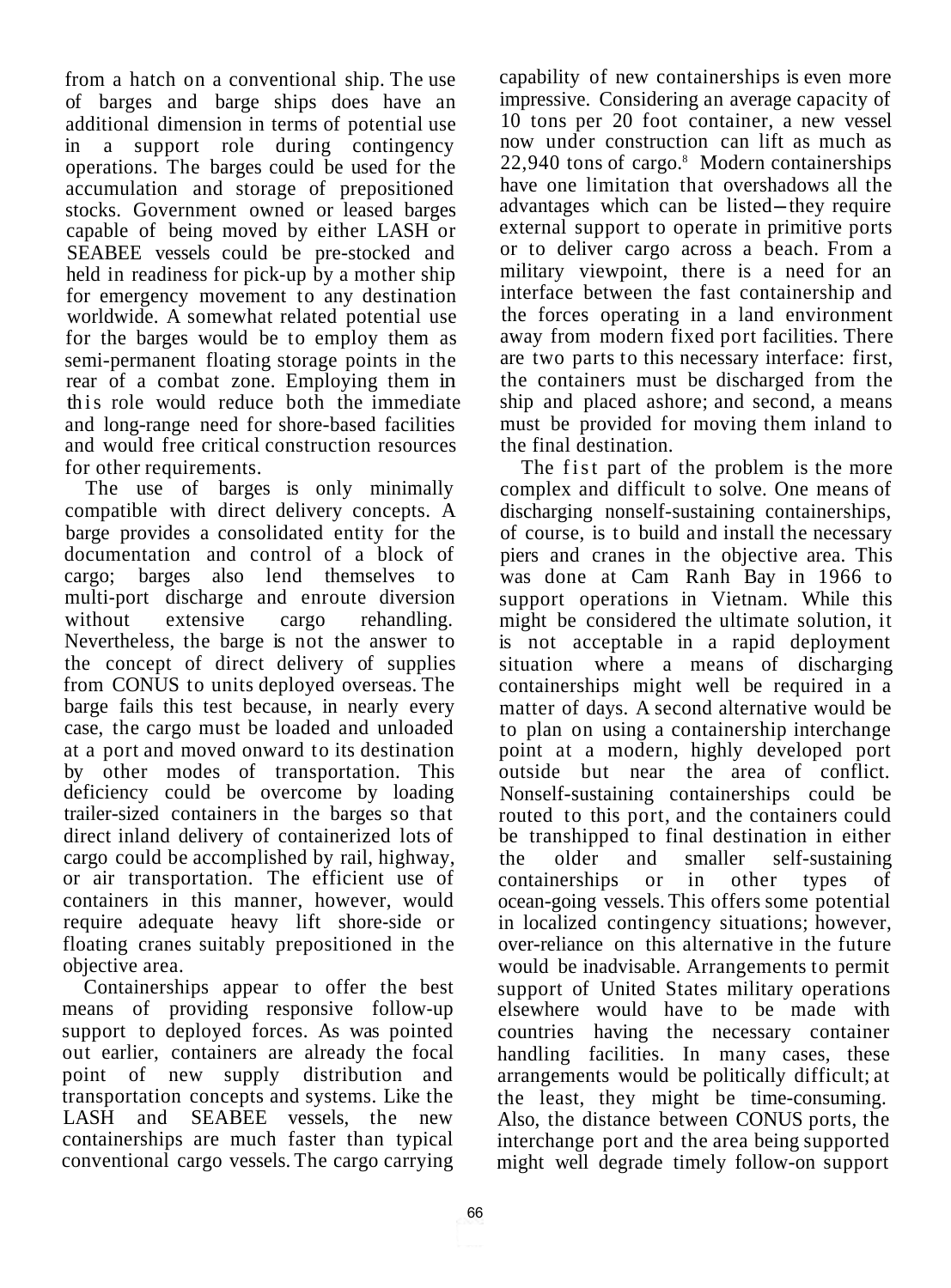

*The Beach Discharge Lighter PAGE receiving vehicles in open water from a Roll-On/Roll-Off ship. The PAGE is the only ship of its type in the Army's inventory.* 

for the deployed forces. Finally, in any widespread conflict situation, the fixed port facilities at the interchange port would be vulnerable to enemy action.

A third alternative might be to discharge and reload containerships with heavy-lift helicopters. This concept appears to be technically feasible. In 1967, American Export Isbrandtsen Lines conducted experiments using a commercial version of the CH-54 helicopter and achieved a discharge rate of six containers an hour under relatively adverse weather conditions.<sup>9</sup> The Military Sealift Command and the Army have also conducted studies and tests on container discharge by helicopter. Currently, however, there is no helicopter available which is capable of lifting a fully loaded container. The development of such an aircraft is just getting underway. Rapid and efficient containership discharge by helicopter is a concept and not a capability available for use in the short-range future.

A final alternative for discharging nonself-sustaining containerships involves the use of a floating gantry crane to remove the containers from the vessel so they can be deposited either on a pier or into lighterage for further movement to the shore. The inherent value and potential of containership support is lost, however, if a high rate of container discharge cannot be achieved. The floating cranes now in the Army's inventory are very slow and inadequate for such operations. A discharge rate of 6 containers per hour would be quite good with these cranes, whereas a sustained discharge rate of up to 30 containers per hour would be required for reasonably efficient containership operations. Although a special floating port facility that could provide adequate crane service has been designed, its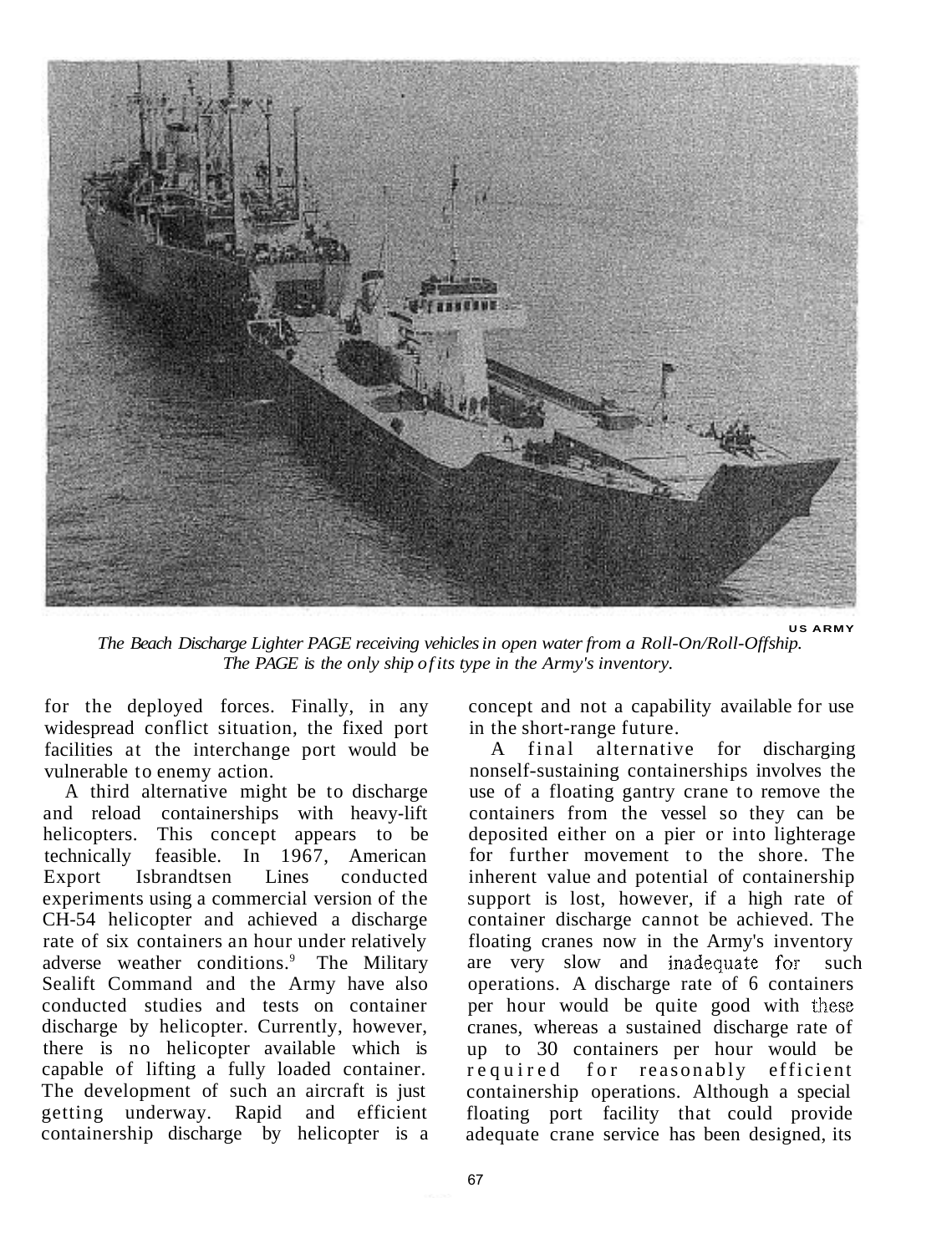cost is estimated at \$60,000, and thus is clearly not cost feasible. A more practical solution is needed. One proposal which has been offered is to modify old tankers or ore ships by installing modern high speed gantry cranes capable of loading and unloading containerships efficiently. These ships could be brought alongside the nonself-sustaining containerships to move the containers into lighterage or onto piers and wharves as<br>required.<sup>10</sup> Several of the ships could be Several of the ships could be completely modified and maintained in a ready-for-sailing status; these modified ships would appear to be cost competitive with potential helicopter discharge systems. With proper planning, the modified ships could be scheduled into any possible contingency area in time to handle containerships when they first arrived.

In situations where floating equipment might be used to discharge containers from ships into lighterage, the lighterage used should be of a type which would permit the container to be placed directly on a chassis as it is removed from the ship, thus precluding a second lifting operation when the container reached the shore. Beach discharge lighters larger than the JOHN U D PAGE with an unobstructed deck space wide enough to permit tractors and trailers to maneuver freely, would greatly facilitate rapid and efficient movement of the containers. Two or three of these vessels could work with one containership and maintain a very acceptable discharge rate.

The second part of the containership interface problem, moving the containers inland to their ultimate destination, appears to be less difficult to solve. In any major contingency operation, initial deployment plans could include provisions for the delivery of container chassis and motive power to the objective area in advance of, or concurrently with, the arrival of the first containership. The containers could then be moved inland to combat and support units as needed. Unfortunately, there is one consideration which complicates this aspect of a direct delivery system-indeed, one which may come to haunt military planners in future rapid deployment situations. This is the variation in

container lengths. It is entirely possible that several types and sizes of chassis would be required to support a large scale containership operation.

# **SUPPORT EQUIPMENT FOR SPECIALIZED SHIPS**

Achieving acceptable cargo discharge rates with barge ships and containerships during contingency operations will require adequate cargo handling equipment as well as personnel properly organized and trained in its use. For example, the increased use of containers will result in large numbers of these trailer-sized boxes accumulating at ports and beach discharge sites. Containers will be held temporarily after arrival waiting transportation for onward movement. Empty containers will be returned to port areas and accumulated for back-loading on ships returning to the United States. Adequate marshalling areas will be required in the vicinity of every site served by containerships. The size of these marshalling areas would be minimized, thereby saving construction time and effort, if the containers could be stacked one upon the other. A wide variety of lifting devices has been designed to support similar commercial container handling requirements. These very necessary devices are not in the Anny's inventory, so they are not now available to support strategic mobility requirements. Of equal importance, rapid and efficient cargo handling away from major ports can only be achieved if properly trained and equipped units are on site and ready to function; port operating units should be in being and ready to respond to any contingency.

#### **CONCLUSIONS**

The two questions posed at the beginning of this article were: First, are the specialized ships suitable in terms of design and operation for strategic mobility requirements? Second, is the military capable of employing these ships effectively in a strategic mobility role?

In determining the answer to the first question, it is necessary to divide military requirements into two parts, because different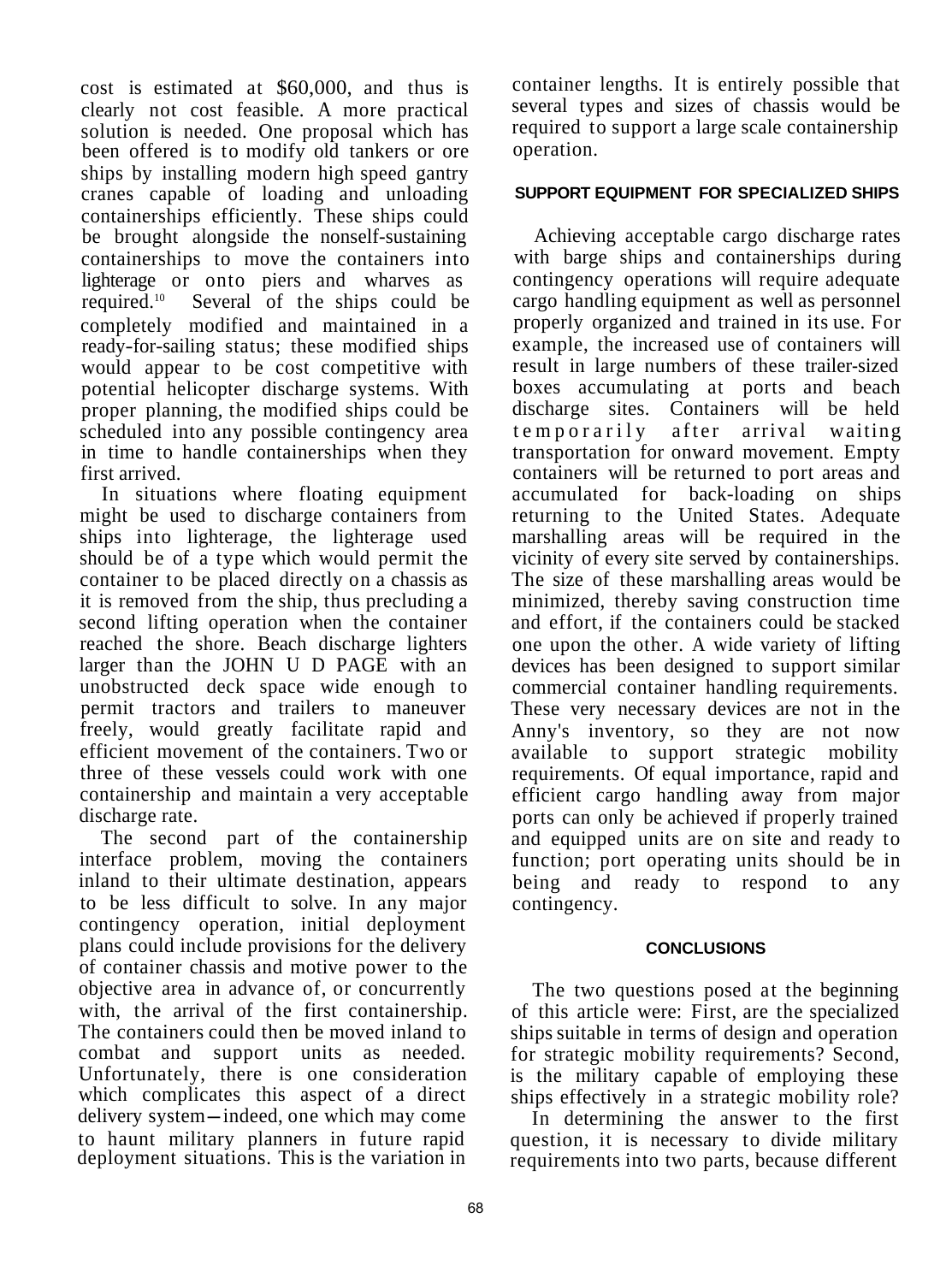ship characteristics are desirable for unit deployment and follow-up support operation. A ship used in the initial unit deployment phase of a contingency operation must be capable of efficiently handling large numbers of vehicles and contribute to maintaining unit integrity. On the other hand, new concepts in follow-up support require a ship that facilitates the through movement of cargo and its delivery direct from CONUS to deployed units.

The new specialized commercial ships have certain characteristics which are favorable to both unit deployment and support operations. In every case, they are faster and have a greater cargo carrying capacity than most conventional dry cargo ships now in service; thus, they can provide timely support. Considering the different types of specialized ships, the SEABEE vessel, with its excellent Roll-On/Roll-Off capability, is best suited for unit deployments. The LASH ship can also be used for unit deployments, but it is somewhat less desirable than the SEABEE. The containership is relatively useless for unit deployments since it cannot carry any but the smallest sized military vehicles.

In the follow-up support role, the characteristics of the ships produce a different order of utility. The containership provides a capability for unitizing cargo. Moreover, containerization is clearly the trend in future logistical support concepts. The LASH ship can carry containers, so it also has utility in the support role. While the SEABEE ship can carry containers, major internal adaptations and support equipment are required. SEABEE and LASH barges are not compatible with future through movement support concepts unless they are filled with conventional containers. The barges, however, do provide a means of prepositioning and storing reserve stocks in areas of possible future need. The LASH barge is perhaps best for this purpose since it can be carried aboard both LASH and SEA BEE vessels.

On balance, then, the answer to the first question is a qualified yes. The new specialized commercial ships can meet strategic mobility requirements providing they are used in the proper role.

The answer to the second question, the capability of the Army to employ the new ships effectively, is considerably less favorable. A number of problem areas have been surfaced. An ability to project military land power and to support this power in areas without sophisticated port facilities is fundamental to an acceptable strategic mobility posture. The speed and cargo carrying capacity of the specialized ships is not an asset unless the ships can be discharged rapidly and efficiently wherever and whenever a contingency situation exists. To a very large degree, the Army currently lacks this capability. The problems associated with attaining acceptable discharge rates in undeveloped areas are not insurmountable, but they do require additional study, experimentation, and above all, resources.

Modern high speed floating cranes are required to work with the specialized ships; both barge-mounted cranes and specially designed crane ships are practical and feasible. The needed types should be added to the Army's equipment inventory. Each of the new ships draws in excess of 30 feet of water. This limits their ability to operate in minor ports and to approach beach discharge sites. Modern lighterage capable of providing the interface between the specialized ships and the shore is essential. Beach discharge lighters of the JOHN U D PAGE class, but larger, are needed to support nonself-sustaining containerships and Roll-On/Roll-Off operations in situations where piers or causeways are not available. The use of helicopters to discharge barges and to move containers from ship to shore, or even further inland, offers considerable potential. Both helicopter capabilities and the techniques for their employment require further experimentation and development.

Other problem areas also require attention before the answer to the second question can be answered affirmatively. The current variations in container sizes will be an albatross around the neck of military planners in the future. This lack of standardization limits needed flexibility in loading ships and may require that several different sized chassis be available in an oversea area. The equipment